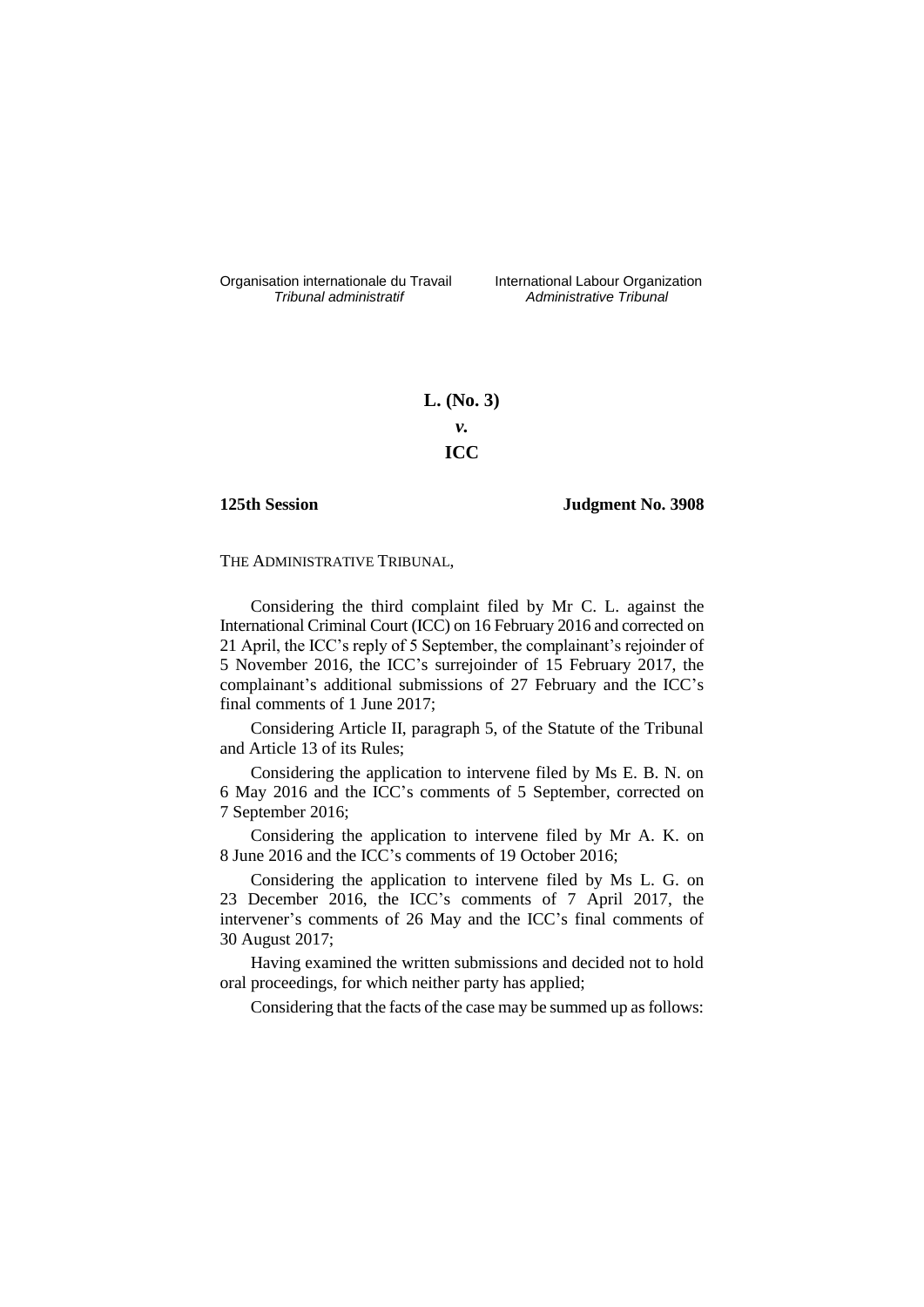The complainant contests the decision to abolish his post and terminate his appointment.

Facts relevant to this case may be found in Judgment 3860, delivered in public on 28 June 2017. In 2014 the *Re*Vision Project, which aimed at reorganizing the ICC's Registry, was implemented. An Information Circular entitled "Principles and Procedures Applicable to Decisions Arising from the *Re*Vision Project" (hereinafter "the Principles"), which was issued in August 2014 and modified in June 2015, established a framework for the implementation of decisions arising from the restructuring process.

When the complainant was notified by a letter of 22 June 2015 of the ICC Registrar's decision to abolish his post and to terminate his fixed-term contract as from 20 October 2015, he held the P-4 position of Legal Officer in the Legal Office of the ICC's Registry. His contract was due to expire in March 2017. He was informed by the same letter that he could elect to take an enhanced agreed separation package or to apply for positions arising as a direct result of the *Re*Vision Project as a priority candidate. At the end of June 2015 he submitted a request for review of the decision of 22 June. His request was rejected on 3 August and, on 11 August, he filed an appeal with the Appeals Board challenging the rejection of his request.

In the meantime the complainant had applied as a priority candidate for new positions to be created in the Registry. On 20 October he was informed by the Registrar that in light of the outcome of the recruitment processes in which he had participated, his appointment would be terminated on 27 October.

In its report of 17 November the Appeals Board found that while the conditions foreseen under Staff Regulation 9.1(b)(i) were met for the abolition of the complainant's post, the ICC had acted unfairly in not reassigning him to a newly created post within the Legal Office. Given the inconsistency in the finding of the classifier of a "substantial change" between the newly created positions when compared with the complainant's existing position and the fact that his functions were effectively redistributed and not abolished, the ICC had failed to justify why the complainant was not reassigned. The Appeals Board considered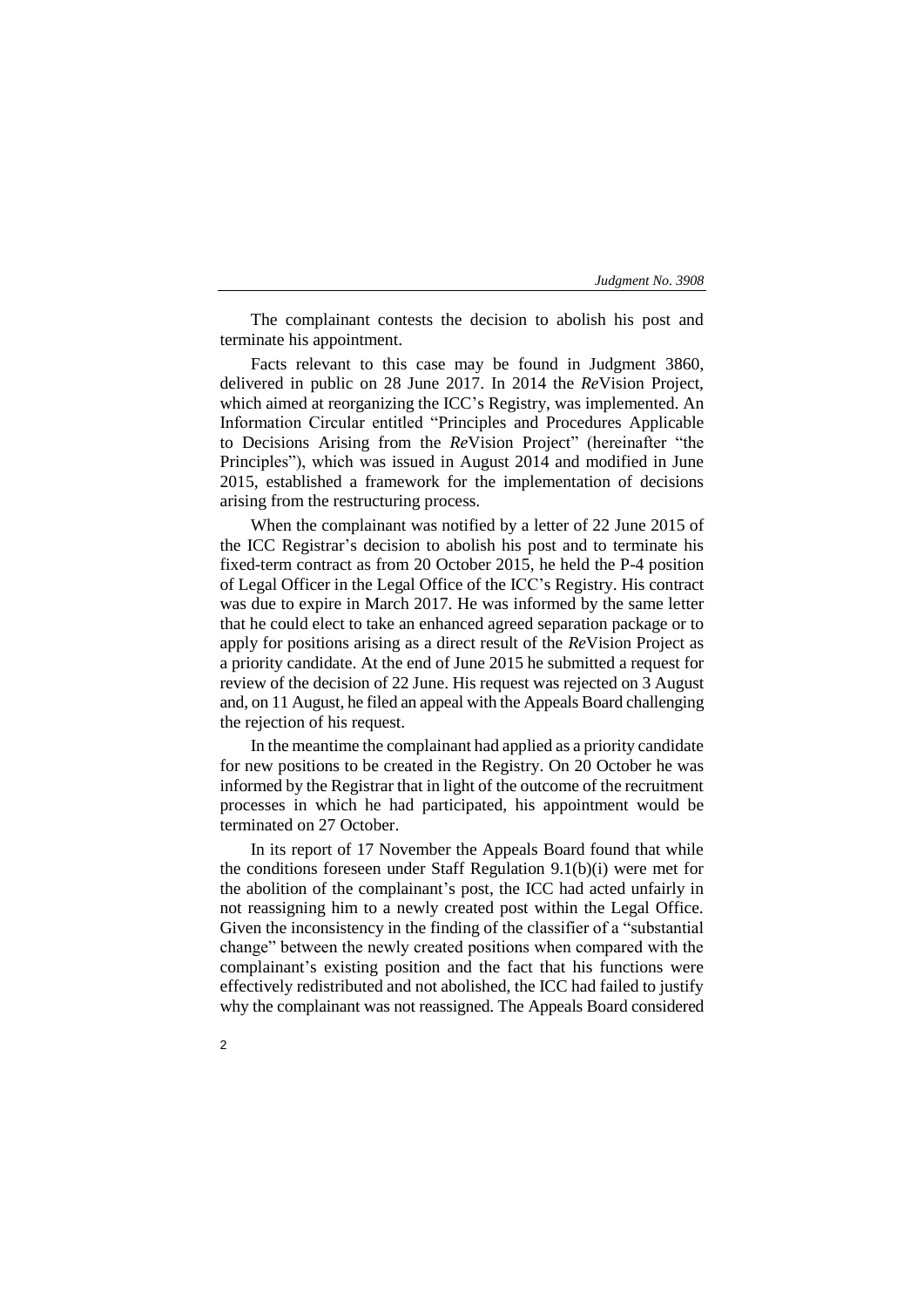that this action amounted to unequal treatment in light of the fact that a staff member in a similar predicament to that of the complainant was reassigned. It therefore recommended that the ICC consider reinstating the complainant in a suitable position within the Legal Office, failing which the ICC could consider compensating him.

By a letter of 17 December 2015 the complainant was notified of the Registrar's decision to reject his appeal on the ground that he could not accept the Appeals Board's recommendation, which contained fundamental errors. The Appeals Board mistakenly considered that there was a general duty to reassign, whereas the duty to reassign under the *Re*Vision project applied only to staff whose post had not been abolished. The Appeals Board also failed to consider that he was given the chance to apply for new positions as a priority candidate and hence that the ICC had explored possible options with him. Moreover, the Appeals Board's conclusion that another member of the Legal Office had been reassigned to a position within the Legal Office was not supported by evidence. The complainant impugns that decision before the Tribunal.

The complainant asks the Tribunal to set aside the impugned decision. He seeks reinstatement in his former position and financial compensation for the economic loss suffered between the date of separation from service (27 October 2015) and the date of his reinstatement, together with interest. If the Tribunal finds that reinstatement is not possible, he asks to be awarded compensation for the economic loss suffered since his separation from service until the date of expiration of his appointment, that is to say until 13 March 2017, and compensation in an amount equivalent to 5 years' salary at the level and grade he held before being separated for loss of the opportunity to have his appointment extended. In any event, he also claims 100,000 euros in moral damages, 50,000 euros in reputational damages, 100,000 euros in exemplary damages and 10,000 euros in costs.

The ICC asks the Tribunal to dismiss the complaint as being without merit, and to dismiss the applications to intervene as manifestly irreceivable on the ground that the interveners are not in the same situation in fact and in law as the complainant.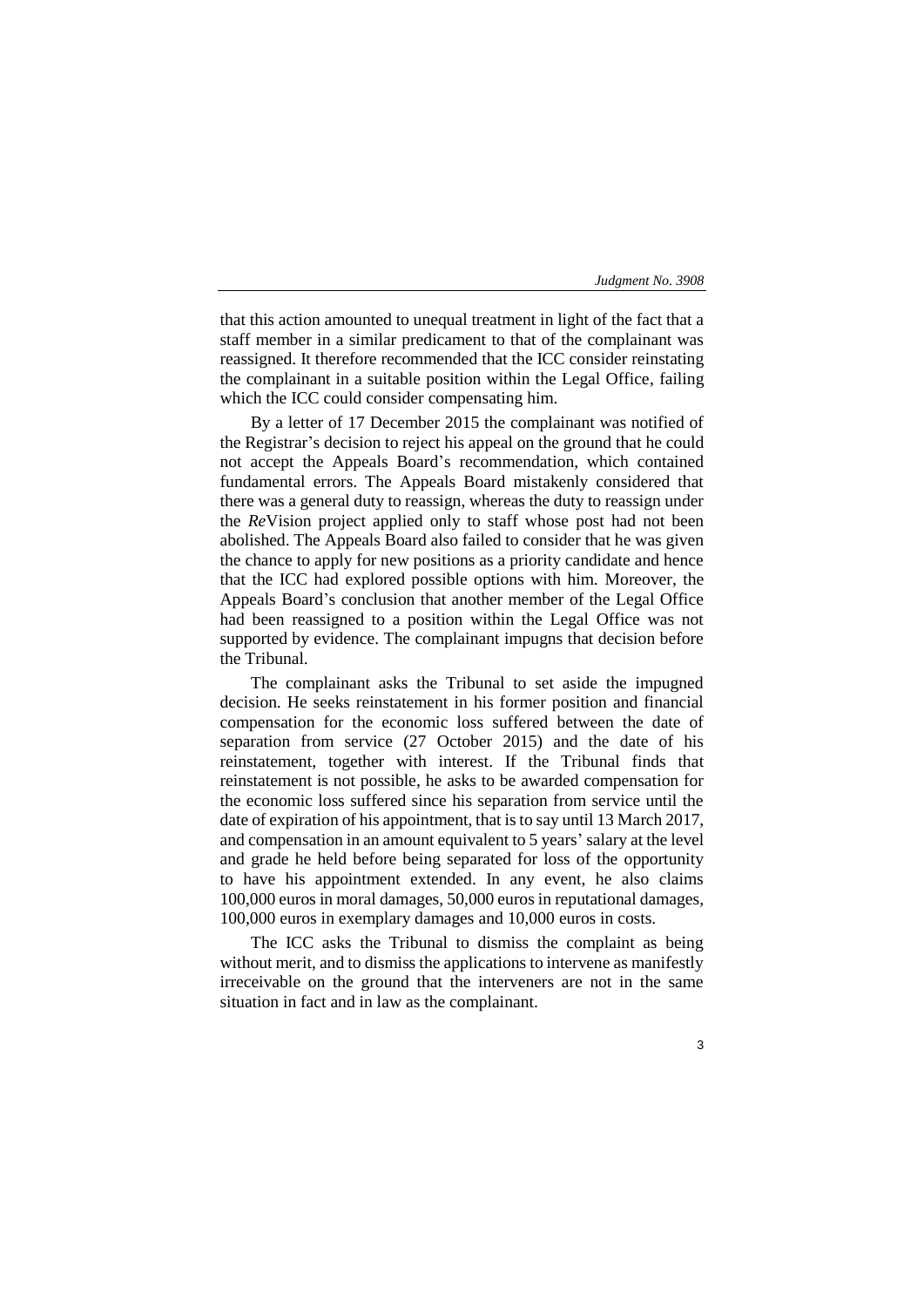## CONSIDERATIONS

1. The complainant was employed as a Legal Officer, P-4, in the Registry Legal Office of the ICC. By letter dated 22 June 2015, the complainant was advised by the Registrar of the ICC that his post would be abolished and his appointment would be terminated effective 20 October 2015. The stated reason that his position was to be abolished was the restructuring of the Registry. On 29 June 2015 the complainant unsuccessfully applied for administrative review of the decision of 22 June 2015. On 11 August 2015 the complainant filed an appeal against that decision resulting in a report of the Appeals Board dated 17 November 2015.

2. The Appeals Board recommended that the Registrar consider reinstating the complainant to a suitable position within the Legal Office, though if this did not happen, the Registrar should consider compensating the complainant for the loss of income occasioned by errors identified in its report. While, as discussed shortly, the Registrar adopted a number of the conclusions of the Appeals Board (mostly though not exclusively, conclusions favouring the case the Registrar had advanced in the internal appeal), he rejected the recommendations of the Appeals Board and contested the analysis and conclusions on which they were based. The Registrar informed the complainant of his decision on 18 December 2015, the day after it was made. In that decision, he adhered to his decision communicated on 22 June 2015 that the complainant's employment be terminated, which had occurred on 27 October 2015. The decision of 17 December 2015 is the decision impugned in these proceedings.

3. The Tribunal notes, at the outset, that the Appeals Board's report is a balanced and thoughtful analysis of the issues raised in the internal appeal and, on its analysis, the conclusions and recommendations were justified and rational and the recommendations made respectfully. It is a report of a character which engages the principle recently discussed by the Tribunal in Judgment 3608, consideration 7, that the report warrants "considerable deference" (see also, for example,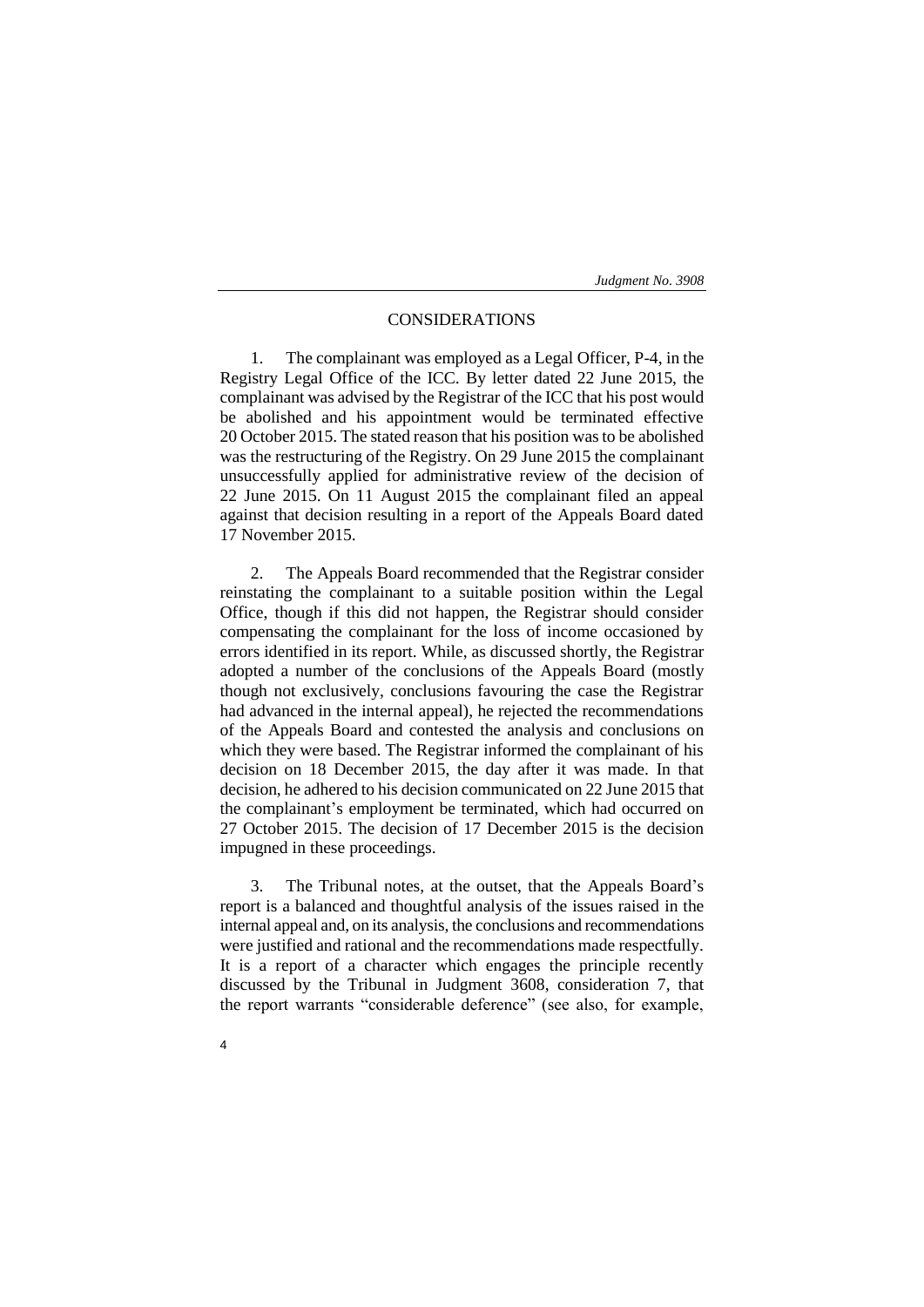Judgments 2295, consideration 10, and 3400, consideration 6). However the Tribunal has repeatedly observed, and recently done so in Judgment 3862, consideration 20, that: "[t]he executive head of an international organisation is not bound to follow a recommendation of any internal appeal body nor bound to adopt the reasoning of that body. However an executive head who departs from a recommendation of such a body must state the reasons for disregarding it and must motivate the decision actually reached."

4. The pleas of the complainant and the ICC traverse a multitude of issues of fact and of law. It is convenient to commence with a consideration of the two matters on which the Appeals Board based its recommendations of reinstatement or financial compensation and the Registrar's response. The Appeals Board accepted that, in the circumstances, the Registrar was entitled to abolish the complainant's position. However it concluded that the Registrar had not been justified in not reassigning the complainant to one of the newly established posts. It also concluded that the complainant had been subjected to unequal treatment. The findings of fact and reasoning on which the Appeals Board based its conclusion concerning reassignment can be summarised as follows.

5. The abolition of the complainant's post, a P-4 Legal Officer position, arose in circumstances where there was to be a restructuring of the Legal Office of the Registry. The restructuring contemplated the creation of a Deputy Legal Counsel position at the P-4 level, three P-3 Legal Officer positions that were to be supported by two P-2 Associate Legal Officer positions and a paralegal position. The Appeals Board observed that "[g]iven the envisaged new structure, upon comparing the [complainant's] current functions with those of the new Deputy Legal Counsel (P-4) position, 'a *prima facie* substantial change in functions was identified'". Of some significance is that, as the Appeals Board noted, "[t]his substantial change in function was later confirmed by an external classifier". It later concluded, in the context of indicating the abolition of the complainant's post was justified, that the complainant's functions in the abolished position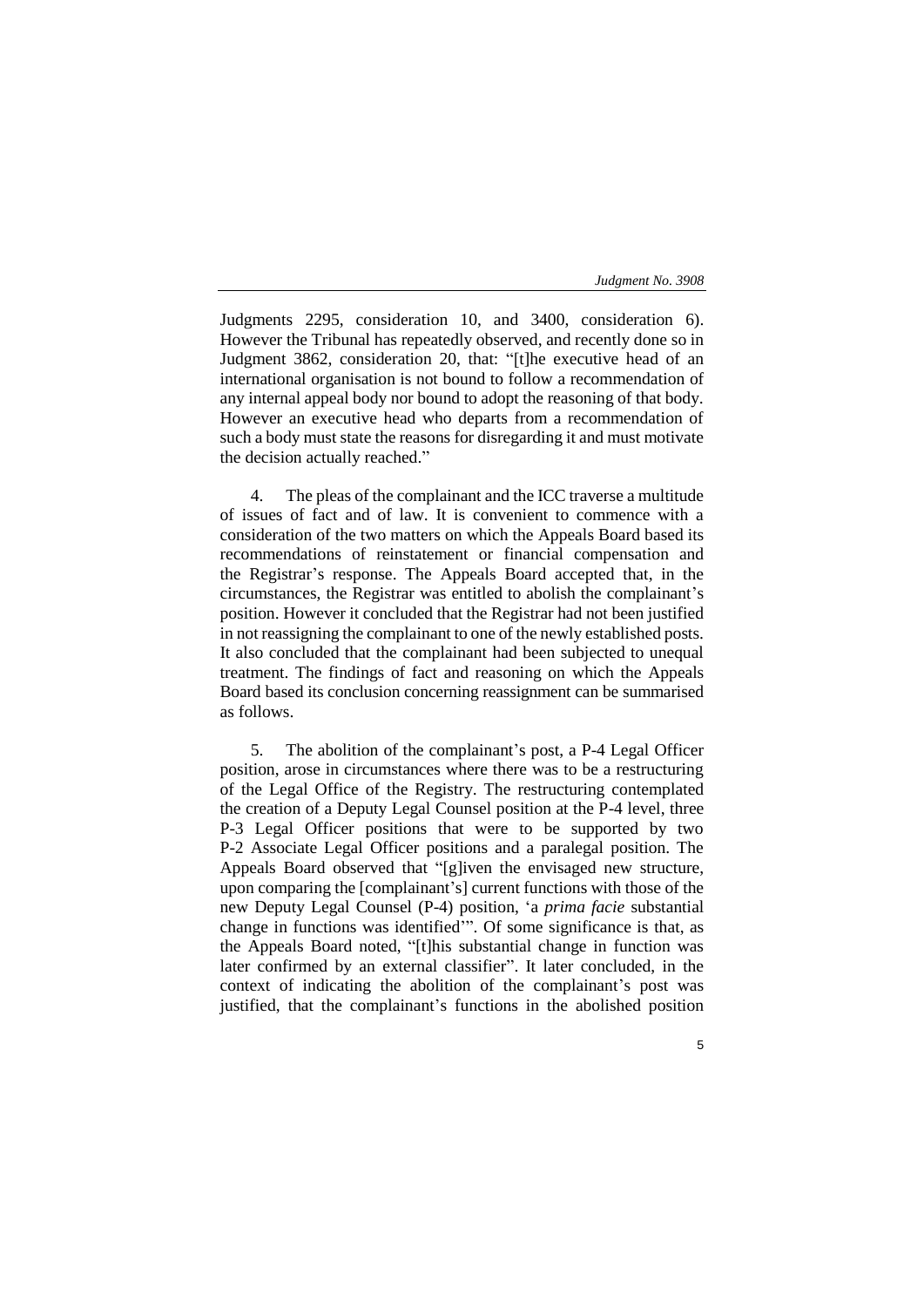would be redistributed amongst more than one of the new positions and, specifically, "[p]arts of his function were found to require a higher level of expertise and to be mostly carried out by more than one person".

6. In the context of discussing whether the complainant should have been reassigned, the Appeals Board concluded that given that the complainant's existing functions would be redistributed and the new P-3 functions were "more limited in scope" (as concluded by the independent external classifier), "the functions assigned to the new positions were not beyond the abilities or functions of the [complainant] in his current capacity". The Appeals Board questioned an approach advanced by the Registrar in the internal appeal that there was to be a "substantial change" in the functions of the complainant's existing job and that would have a bearing on whether he could be reassigned. Because, as the Appeals Board reasoned, there was not to be an abolition of the functions of the complainant's existing post but a redistribution of them, "the [complainant] should at the very least, have been offered the possibility of reassignment to one of the new positions created within the unit without having to compete for the position". The Appeals Board alluded to the possibility of the complainant being reassigned to one of the P-3 positions. The concluding observation of the Appeals Board on this question of reassignment was: "to merely disregard the possibility of reassignment to the new positions because of an unsubstantiated and potentially inconsistent finding of 'significant change', is grossly inadequate to sustain a finding that the [Registrar] was justified in his decision not to reassign the [complainant] to one of the newly created posts".

7. The Registrar's response in the impugned decision to this analysis and conclusion involved four propositions. The first was that the Appeals Board misunderstood the nature of the "reassignment" that occurred in the *Re*Vision process (the restructuring process), which applied only to staff whose posts had not been abolished, and applied a duty of reassignment which did not exist under the Principles. The second was that the Appeals Board did not consider the provisions of the Principles, including the system of priority consideration and the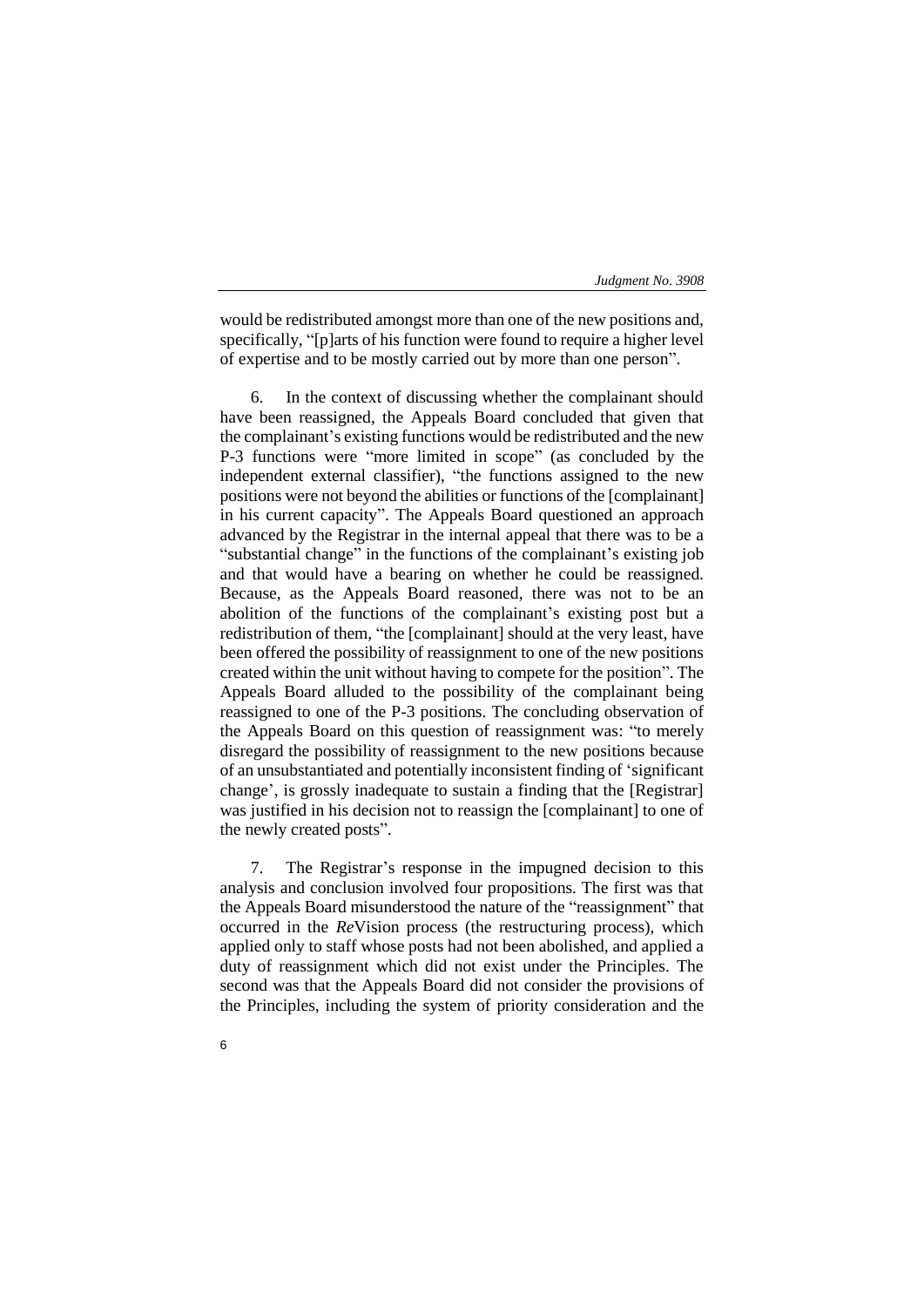possibility of benefiting from the enhanced agreed separation package. The third was that the Appeals Board's conclusion that substantial change is a "criteria" for reassignment is misconceived and the fourth was that the Appeals Board erred in calling into question the classifier's conclusion, thereby contradicting its previous endorsement of the abolition of the complainant's position.

8. It is necessary to elaborate on some of the Registrar's reasoning to demonstrate that it is flawed. The Registrar promulgated, on 19 August 2014, an Information Circular entitled "Principles and Procedures Applicable to Decisions Arising from the *Re*Vision Project" (the Principles).

9. In another proceeding before the Tribunal in this session, the Tribunal has concluded that the Principles were without legal foundation and are unlawful. This was an argument advanced in the present proceedings by the complainant in his pleas. Nonetheless and notwithstanding, in the circumstances of this case, it is preferable to focus on the substance of the decision of the Registrar in the impugned decision given his clear disagreement with the conclusions of the Appeals Board. Thus the following analysis proceeds on an assumption that, at the time the impugned decision to terminate was made, the Principles had an operative effect. This assumption underpinned both the reasoning of the Appeals Board and of the Registrar. The Principles addressed a number of matters under a series of headings. Under the first heading, "Introduction", it was noted that the Principles had been adopted by the Registrar and under the next heading, "Scope and Purpose", it is declared that they applied to positions affected by the *Re*Vision project. One later heading was the "Abolition of Positions". Firstly it provided the abolition of positions in three circumstances, the second of which was where "[s]tructural changes [resulted] in substantial changes to the functions, duties and responsibilities of a position, or redeployment of functions to another position whereby the existing position [was] no longer required". Under this heading, the Principles identified a condition precedent to the termination of the appointment which had resulted from a decision to abolish the position.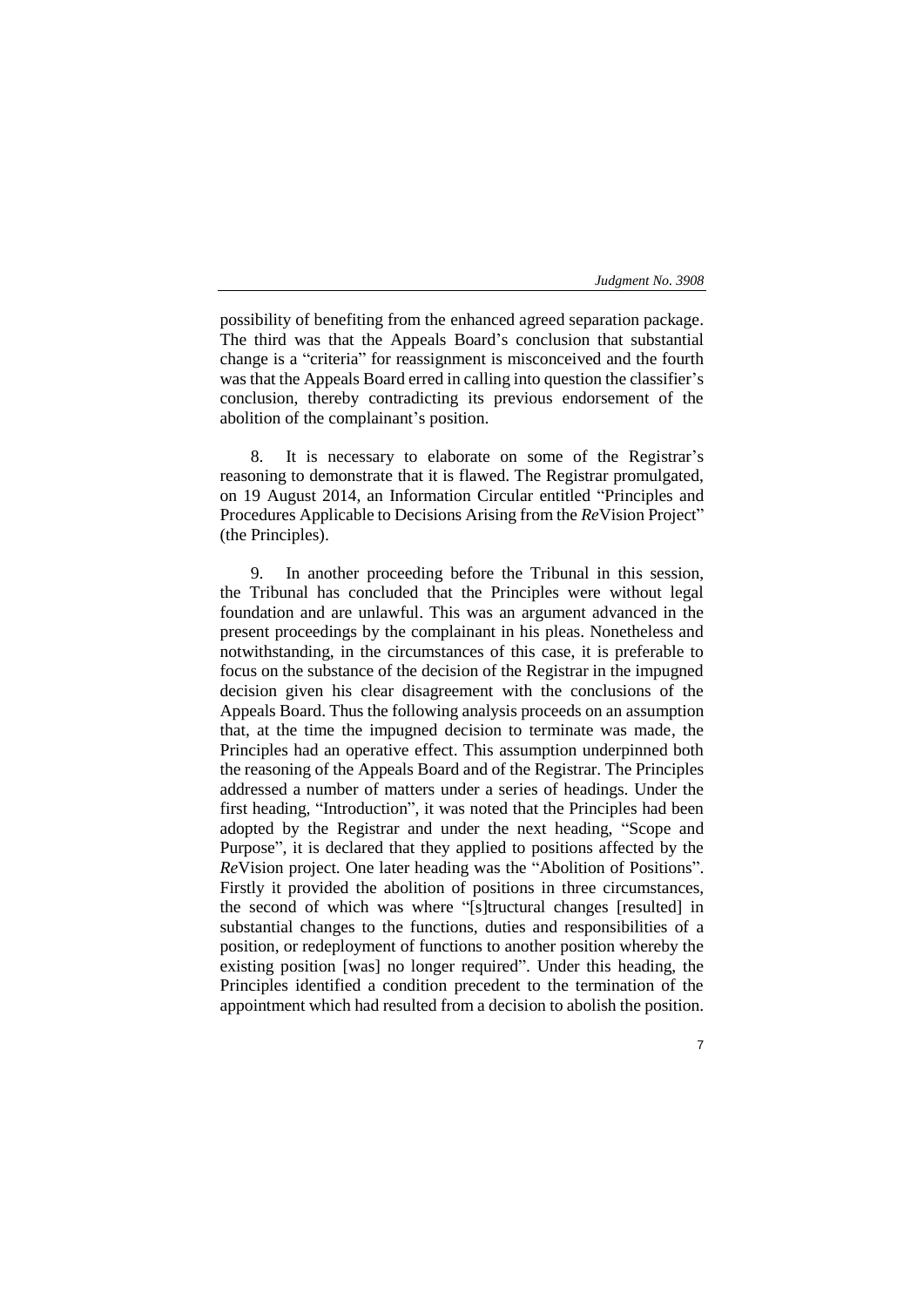The Principles provided that termination "[should] take place only after reasonable efforts ha[d] been made to assist staff members in finding alternative employment within the Court, as well as providing them with support, in accordance with paragraphs 33-39 and 47 below, respectively". Paragraphs 33 to 39 identified a procedure whereby staff whose positions had been abolished would be treated as "Priority Candidates" who would have to apply for newly created positions. If there were priority candidates who satisfied the requirements of the position, they would be short-listed and interviewed and, potentially, would undergo an examination. What happened thereafter depended on the outcome of this process but one outcome was that a priority candidate would be appointed to the position.

10. The Registrar's answer to the Appeals Board's conclusion that the complainant should have been offered the possibility of reassignment is found in the following passage of the impugned decision:

"17. The crux of the matter is the [Appeals Board]'s misunderstanding as to the meaning of my use of the term 'reassignment' in the Reply. You, on the one hand, had argued that there is a duty to reassign staff *whose posts had already been abolished* without competitive process. [...] In my view, as set out in the Principles which were prepared in close consultation with the [Staff Union Council (SUC)], priority consideration is an equally valid means of taking suitable steps to assist staff in finding new jobs and that no general duty of reassignment exists under ILOAT jurisprudence, save for those organisations who have such a provision in their regulatory framework. Indeed, in the Reply I highlighted that this system of priority recruitments is 'an appropriate method of meeting the Defendant Organisation's obligations under ILOAT jurisprudence'. The option of reassignment, in the sense advocated by you (i.e. reassignment for staff whose positions had been abolished), was considered by my office in consultation with the SUC when developing the Principles and was discounted.

18. My reference in the Reply to 'reassignment' was not reassignment in the sense advocated by you, in that it is *not an option for staff members whose posts have been abolished.* 'Reassignment' in the sense that I used the term is only possible if no substantial change (and consequently no abolition of position) is recorded. It therefore only applies as a possible option where a relevant staff member's position is not abolished. Rather, such staff remain in their post albeit with updated duties and, often, a new job title. In the context of the *Re*Vision process, this has also been referred to as 'mapping' such staff members into the new position."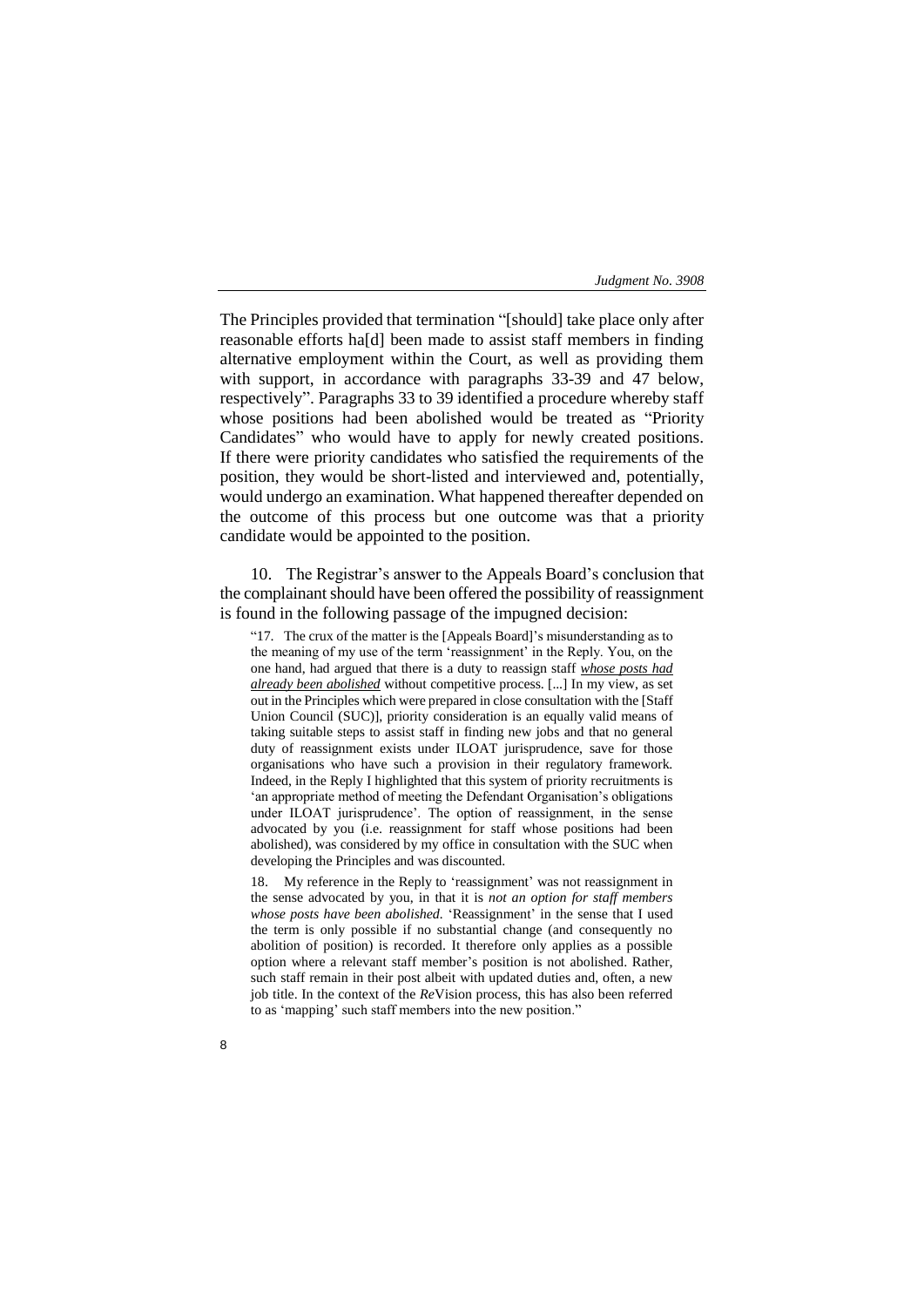11. In some senses, the Registrar and the Appeals Board were talking at cross purposes. Under the Principles, a position would be abolished if there had been a substantial change to the functions, duties and responsibilities of a position and the occupant of the position would then enter, if the individual elected to do so, the priority recruitment process, provided by paragraphs 33 to 39 of the Principles. If there was a change but it was not a substantial change in an existing position, then the occupant of the position could be re-deployed without competitive recruitment. This was contemplated by paragraph 8 of the Principles. So the answer to the question of whether there had been a substantial change to the functions, duties and responsibilities of the position influenced, indeed determined, the path the occupant of the position would take in order to secure ongoing employment with the ICC. The Registrar's approach mirrored that of the Principles. That is to say, if there had been a substantial change in the relevant sense, the occupant of the abolished position would become a priority candidate in a competitive recruitment process. If it had not been a substantial change in the relevant sense, the occupant of the position could be reassigned. What the Appeals Board was, in substance, saying was that the assessment on whether or not there had been a substantial change should not conclusively determine in any particular case whether reassignment should take place, without the individual participating in a competitive recruitment process.

12. The Registrar criticises the reasoning of the Appeals Board, which had said it was unclear why a substantial change in the functions of the existing post would disqualify the complainant from performing those same functions (to the extent intended by the redistribution) in any of the new posts and also the reasoning that it was unclear why the "substantial change" standard would be applied to an assessment of whether a staff member could be reassigned to a post within his section that was created to carry out his functions, albeit at a lower grade and a more limited scope. The Registrar said these conclusions were in error "because they entirely misunderst[oo]d the use of 'substantial change', which was employed by an expert classifier in determining whether a post ought to be abolished or not. It was not a 'criteria for reassignment'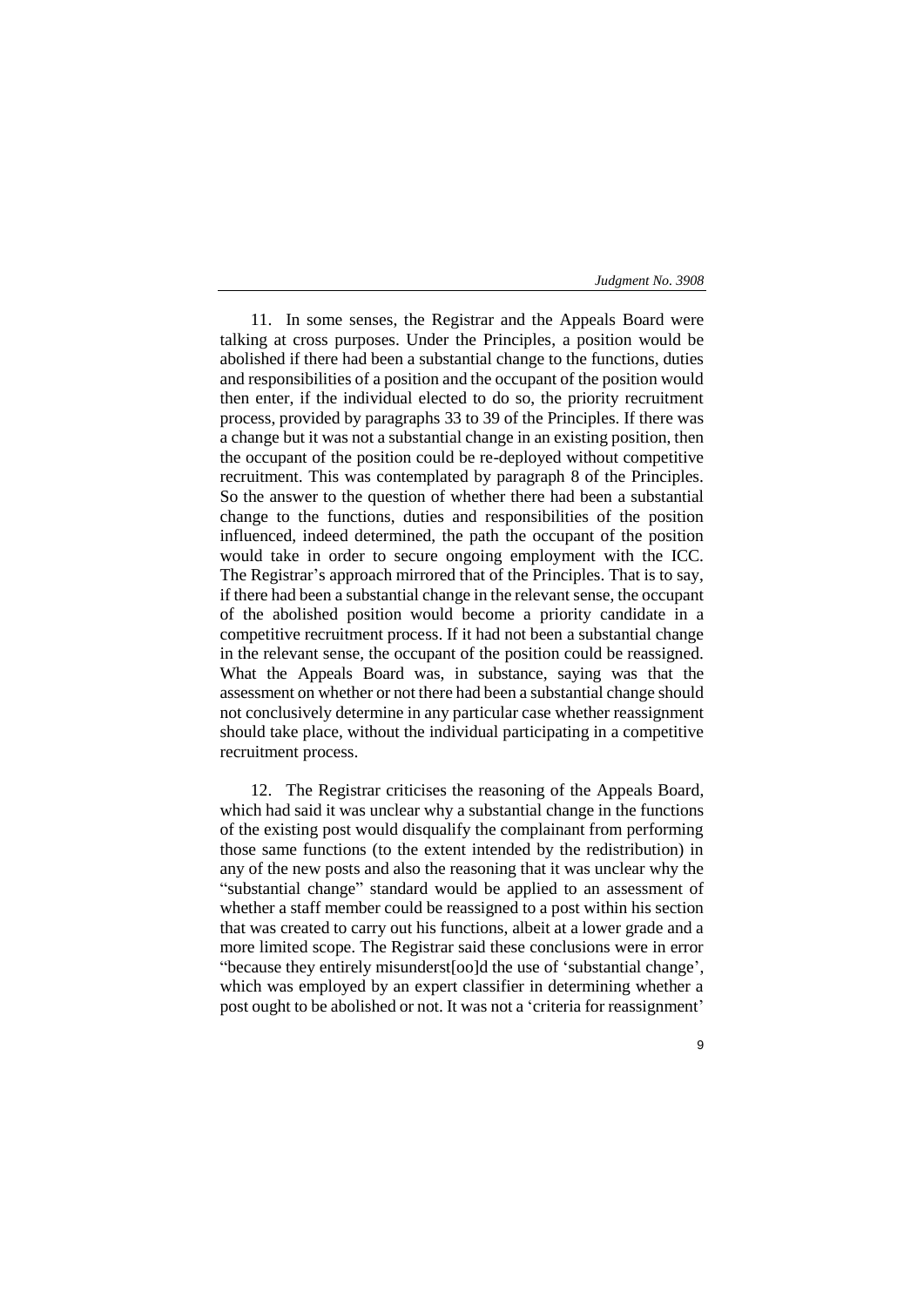nor did a finding of substantial change 'disqualify [the complainant]' from performing certain functions". But what the Registrar was saying was, in substance, what the Appeals Board said but it thought an assessment of whether there had been substantial change was an inappropriate mechanism to preclude direct reassignment, at least in the circumstances of the complainant.

13. It is tolerably clear that the approach of the Registrar was based on the view that the Principles identified and circumscribed the mechanisms to be applied in the event that a position was abolished. It was also based on a belief that those mechanisms satisfied the principles emerging from the Tribunal's case law and that it was unnecessary to look beyond the mechanisms in the Principles. However this is not correct and that is apparent from Judgment 3159. The case concerned a World Health Organization staff member who had been employed for 15 periods between 1993 and December 2008 on short-term appointments though not for the last period of his employment. In September 2008 he was informed his position would be abolished. There was a provision in the Staff Rules, Rule 1050.2, which addressed the reassignment of staff whose position was abolished and who had a continuing appointment or who had served on a fixed-term appointment for a continuous uninterrupted period of five years or more. In relation to such staff, the Staff Rule required the organisation to make reasonable efforts to reassign the staff member. The complainant in that case did not satisfy the criteria which engaged Rule 1050.2. Notwithstanding, the Tribunal observed in consideration 19 that staff rule cast in terms of Rule 1050.2 "[did] not preclude the possibility that the Organization [was] under a duty requiring proactive conduct in circumstances not comprehended by the Rule itself". The Tribunal concluded that notwithstanding that the Rule did not apply to the complainant (and the obligation of the organisation imposed by the rule was not, by the rule, enlivened), the organisation was nonetheless "obliged to explore with the complainant other employment options prior to his separation".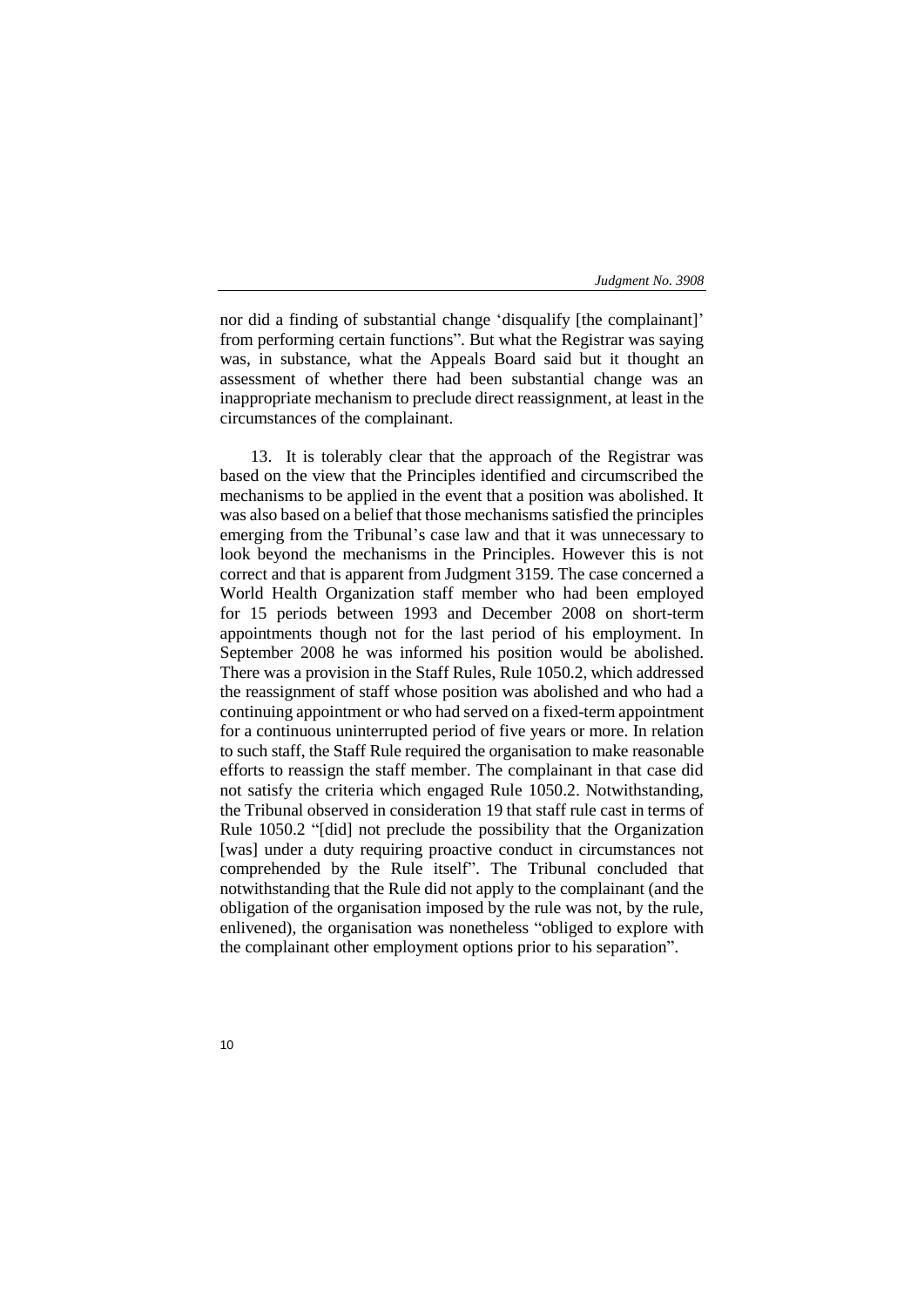14. In the present case, the Principles could not have circumscribed the obligation of the ICC to explore other employment options that may not have involved the application of the express and prescriptive provisions of the Principles (on the assumption they were lawful). This is particular so having regard to the status of the Principles. They are in a circular promulgated by the Registrar notwithstanding that they were formulated in consultation with staff. Nonetheless the Principles are an instrument of the Registrar. The executive head of an organisation cannot, by edict, absolve the organisation from complying with principles of law applying to international civil servants. If it were otherwise, those principles of law would be at material risk of erosion over time.

15. The Principles provided an advantage, that was procedural in nature, to staff whose positions had been abolished. That is to say, they were to be considered first for positions but in a process that had the hallmarks of a competition typically used by international organisations to fill positions either by internal candidates only or external candidates as well. However in the context of the abolition of a position, the organisation's duty to explore reassignment transcends simply providing a procedural advantage and requires the application of process biased in favour of the staff member whose position has been abolished and which is likely to promote appointment to another position. The rationale is obvious. A person who has secured appointment or reappointment to a position within an international organisation can ordinarily expect to maintain the position on the agreed terms of the appointment or reappointment putting aside, for example, illness or incapacity, nonperformance or misconduct. In practical terms, staff may make adjustments to their circumstances including financial and family arrangements based on the assumption that they will maintain the position on the agreed terms.

16. Nonetheless, the Tribunal has long recognised the right of an international organisation to restructure and abolish positions (see, for example, Judgment 2742, consideration 34). This will imperil the continuing employment of the occupants of those abolished positions. However a concomitant of that right to abolish positions is an obligation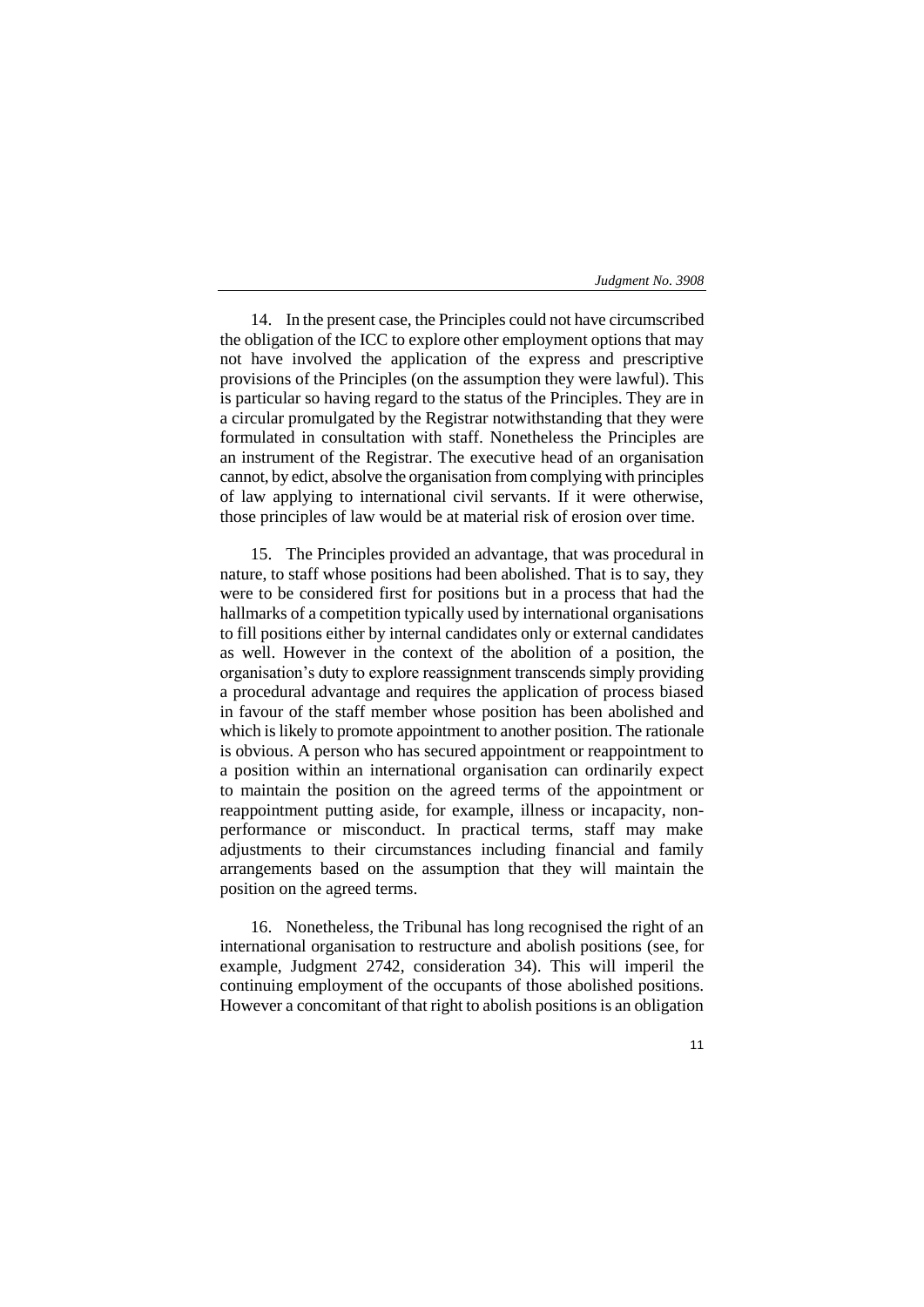to deal fairly with the staff who occupy those abolished positions. That extends to finding, if they exist, other positions within the organisation for which those staff have the experience and qualifications. The Tribunal accepts that there may be other disqualifying criteria. One might be, in a particular set of circumstances, that the number of staff whose positions have been abolished exceeds the number of available positions. However the imprecise concept of "unsuitability" as assessed by a selection committee as if it were a competition for initial appointment, might not be enough to disqualify a staff member unless it can be demonstrated that there is a real and substantial reason why a staff member in an abolished position will not be able to perform the duties of the available position satisfactorily notwithstanding they have the required qualifications and experience. This would be all the more so, as is the case in these proceedings, where the functions of the new position reflect some of the functions of the position which is being abolished and there has been no material adverse assessment of the performance of the staff member in the performance of those functions in the abolished position.

17. In his brief, the complainant identified what he said were a number of errors of fact. He argued that had the ICC "applied the right test, it would have found that [he] fulfilled all the relevant requirements under the position to which his functions ha[d] allegedly been redistributed, namely the Legal Counsel (P5) position, the Deputy Legal Counsel (P4) position and the two Legal Officer (P3) positions". The complainant then set out, in a little detail, why he was equipped to perform the duties of these various positions. The ICC does not, in its reply, engage directly nor specifically with this argument but notes that the complainant had applied with priority consideration for the three new positions in the Legal Office but he was not found suitable for these positions. It does not elaborate in its pleas on why he was not suitable.

18. There is material before the Tribunal which reveals that in relation to at least one of the new Legal Officer P-3 positions, the complainant was told (on 25 August 2015) that: "after careful review and evaluation, you have been shortlisted for interview". The complainant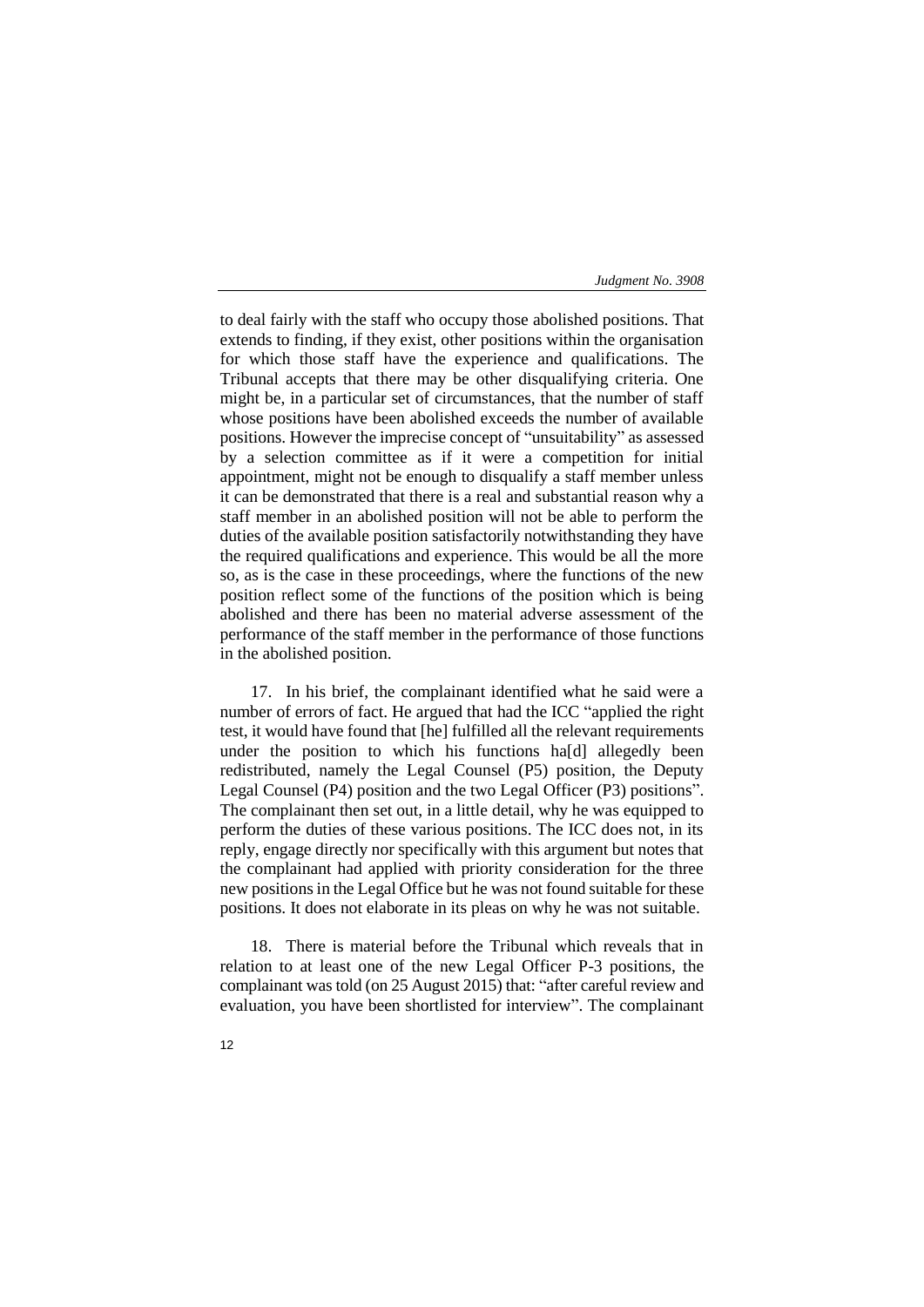was also told that more than three candidates had been shortlisted for interview and that there were two positions available. He was later told (on 15 October 2015) and after the interview that: "after a careful review and evaluation, you are unfortunately not found suitable". No reasons were given. Under the Principles it must have been the case that the complainant was perceived as having the minimum educational requirements and relevant work experience otherwise he would not have been shortlisted nor interviewed. It is conceivable that because there were, it seems, at least three priority candidates for these positions, only two could be appointed. However this argument is not advanced by the ICC, which simply relies on the assessment, without amplification, that the complainant was not suitable. Also there is material before the Tribunal which reveals that in relation to the Deputy Legal Counsel (P-4) position, the complainant was told on 25 August 2015 that "after careful review and evaluation" the complainant was shortlisted for interview and that, significantly, he was the only candidate shortlisted for interview for this vacancy. It can be inferred the complainant was the only priority candidate. As just discussed, under the Principles it must have been the case that the complainant was perceived as having the minimum educational requirements and relevant work experience otherwise he would have been neither shortlisted nor interviewed.

19. The Tribunal is satisfied that the ICC did not take adequate steps to reassign the complainant after the abolition of his post. To reject his candidature for a number of available positions on the basis that he was not suitable as part of an assessment in a competitive selection process, falls short of what was required. There is no reason, discernible from the pleas, why the complainant could not have been reassigned or redeployed to one of the new positions to which some of the functions were assigned from his abolished position and in particular the Deputy Legal Counsel position discussed in the preceding consideration.

20. The conclusion in the preceding consideration is supportive of the Appeals Board's conclusion that the complainant had been the subject of unequal treatment. However it is not necessary to descend into detail nor is it necessary to deal with the multiplicity of arguments in the pleas directed toward the same conclusion, namely that the termination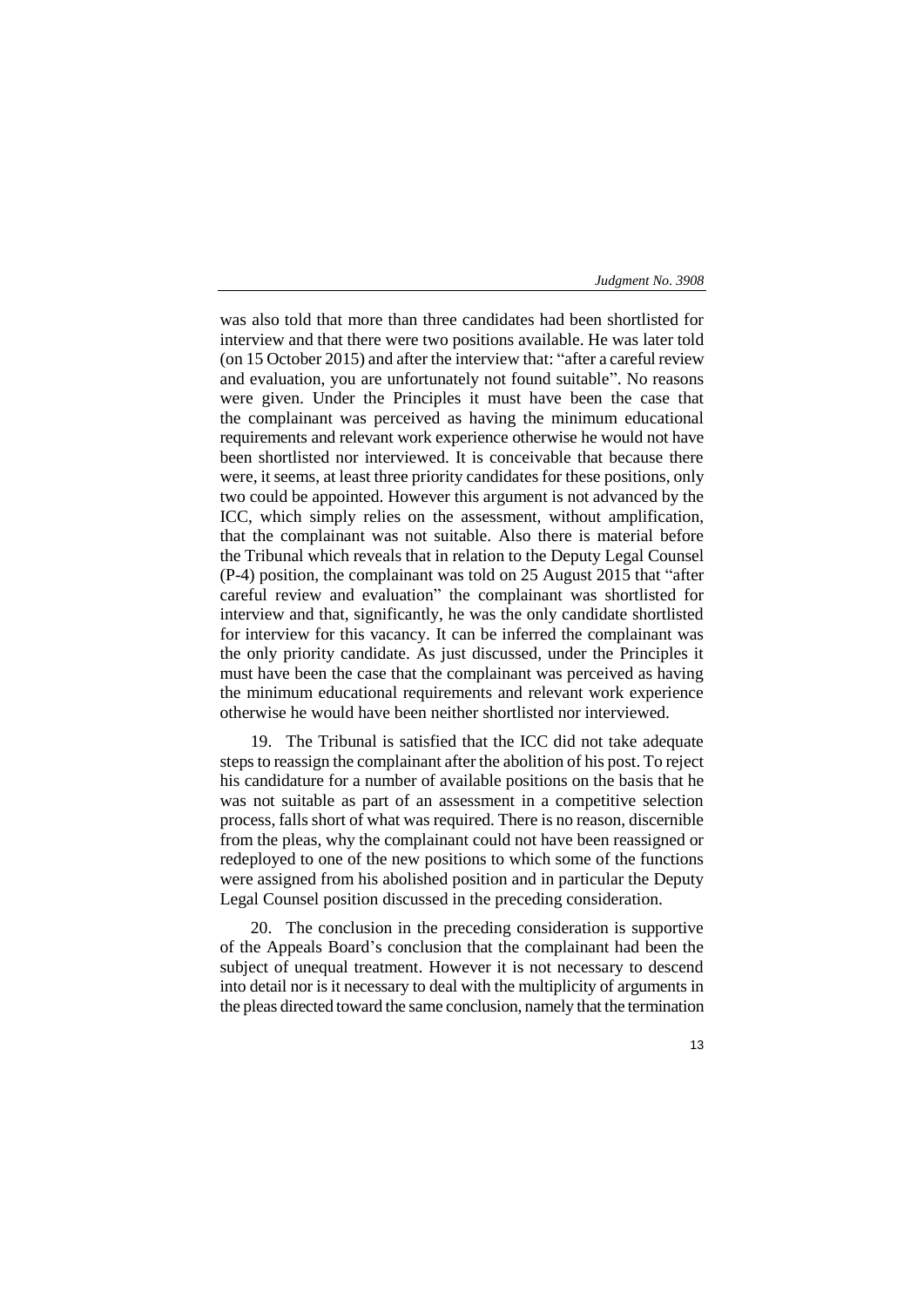of the complainant's employment was unlawful. Nonetheless, the Tribunal accepts that the findings and conclusions of the Appeals Board on a number of these other issues is persuasive.

21. The complainant's appointment, but for the abolition of his post, was due to expire on 13 March 2017. In those circumstances it is inappropriate to order the complainant's reinstatement. Nonetheless he is entitled to moral and material damages for the ICC's failure in its duty of care towards him to take adequate steps to find him a new position on the abolition of his existing position and unlawfully terminating his employment. The Tribunal will award the complainant 40,000 euros moral damages and 180,000 euros as material damages for income lost as a result of the unlawful termination of his employment and the lost opportunity to remain in employment at the ICC after the expiration of his contractual term. The Tribunal notes that the Appeals Board observed in its report concerning the complainant's application for suspension (see generally Judgment 3860), relied on by the complainant in his pleas in this matter in support of damages for lost opportunity, that it would have not been unreasonable for the complainant to have expected a further five-year contract renewal after the expiration of his contract in March 2017. The ICC does not challenge this in its reply beyond pointing to a Staff Regulation that says an appointment does not carry any expectation of or right to extension or renewal. While the regulation states the legal position, the Appeals Board appears to have been addressing the practicalities and the Tribunal is entitled to act on what could have occurred, as a matter of fact. No adequate basis has been established by the complainant for the award of reputational and exemplary damages that he seeks in his pleas. He is entitled to costs assessed in the sum of 2,000 euros.

22. There are three applications to intervene. Two of the applicants signed separation agreements agreeing not to contest the terms of the agreement. This is a material factual and, potentially, legal difference which justifies refusal of the applications to intervene. The third applicant has separate proceedings ongoing before the Tribunal challenging the termination of employment. Intervention in the present proceedings is